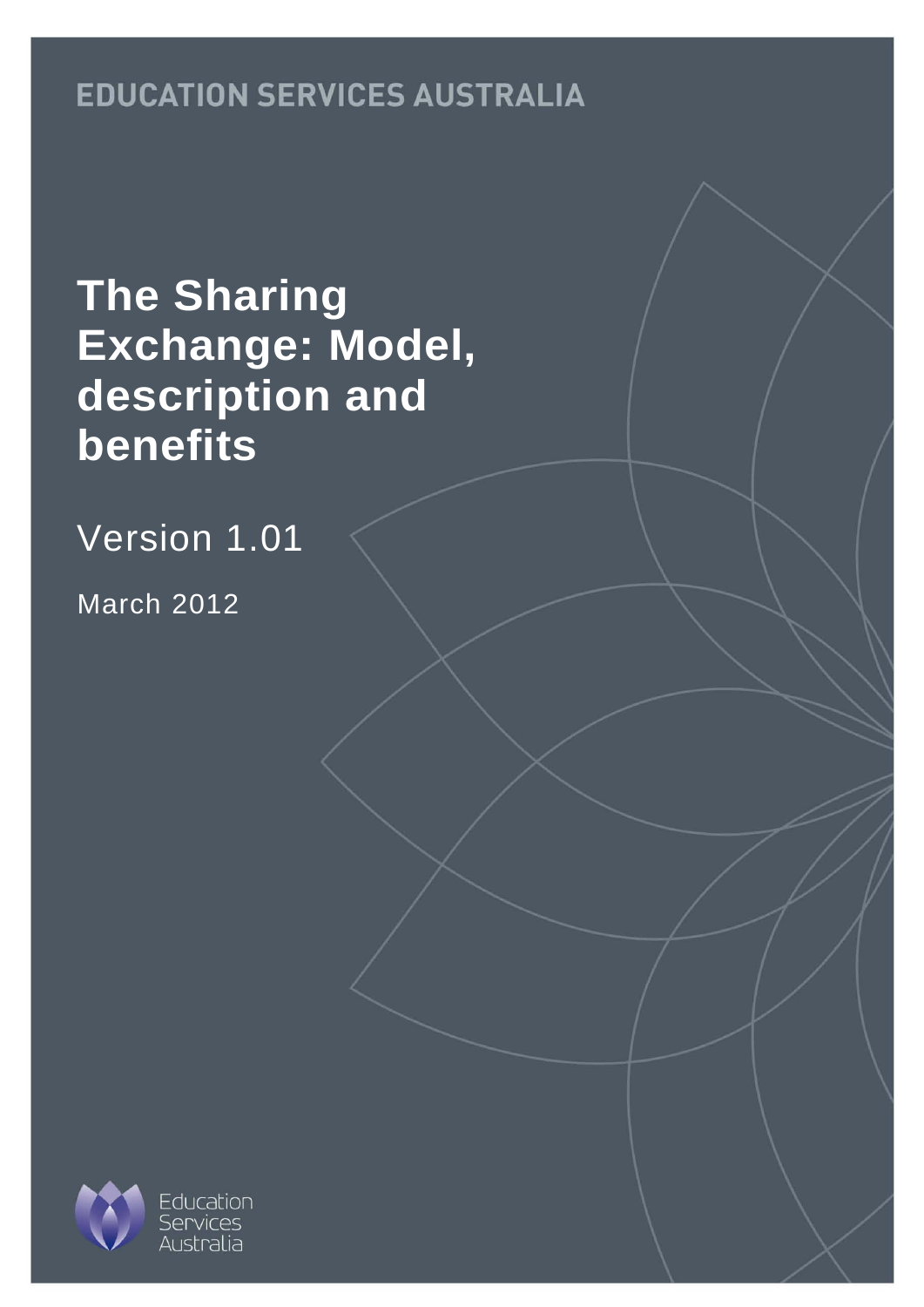The Sharing Exchange: Model, description and benefits

#### **Disclaimer**

The material contained in *The Sharing Exchange: Model, description and benefits* is for general information purposes only. Any use of the material is at your own risk. To the extent permitted by law, Education Services Australia will not be liable for any loss or damage suffered as a result of any party relying upon this *The Sharing Exchange: Model, description and benefits*.

© **Education Services Australia 2012 Version 1.01**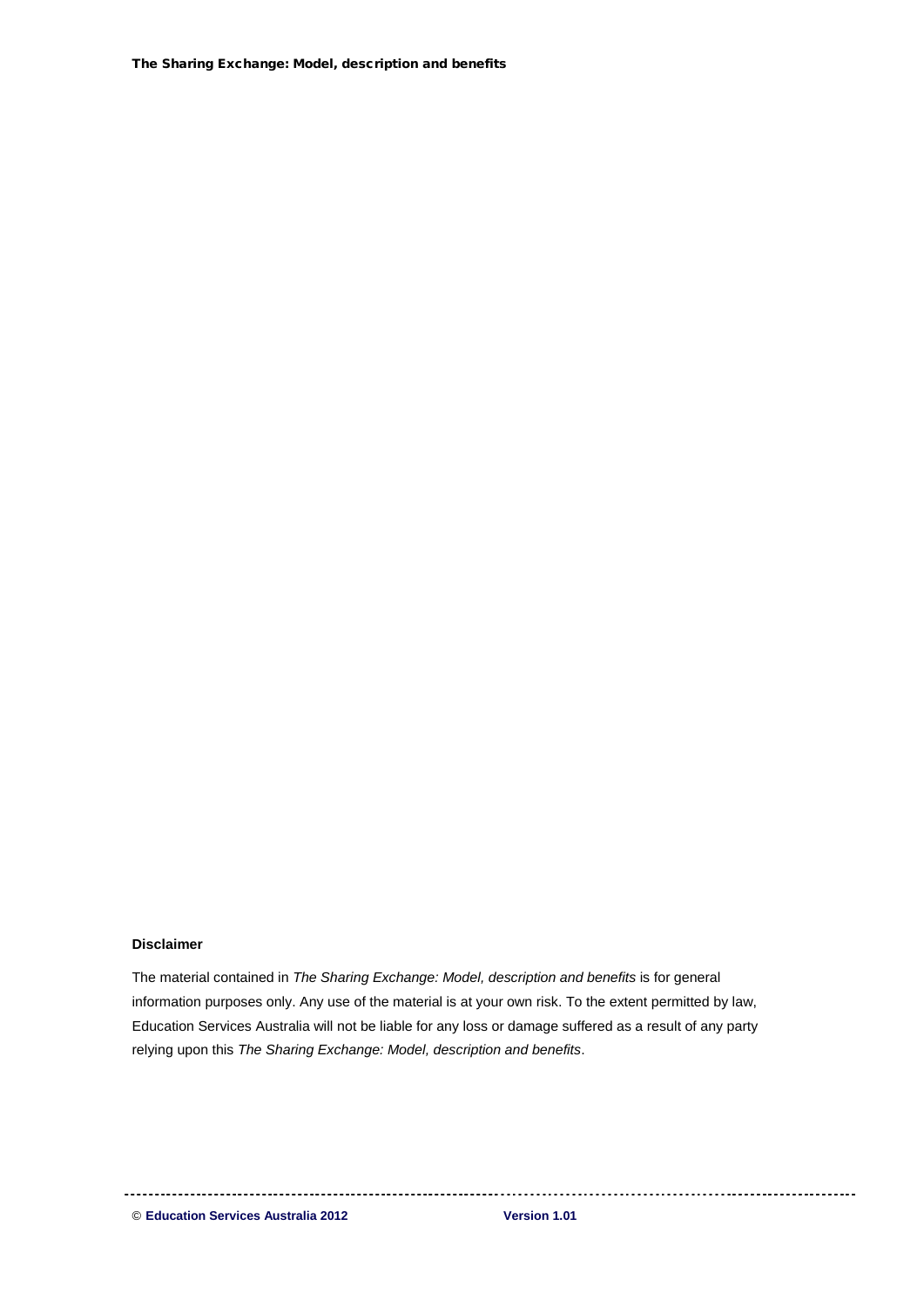## **Contents**

| 1.0              |  |
|------------------|--|
| 1.1              |  |
| 1.2 <sub>1</sub> |  |
| 1.3              |  |
| 1.4              |  |
| 1.4.1            |  |
| $1.5 -$          |  |
| 1.6              |  |
| 1.6.1            |  |
| 17               |  |
| 1.8              |  |
| 1.9              |  |
| 2.0              |  |
|                  |  |
|                  |  |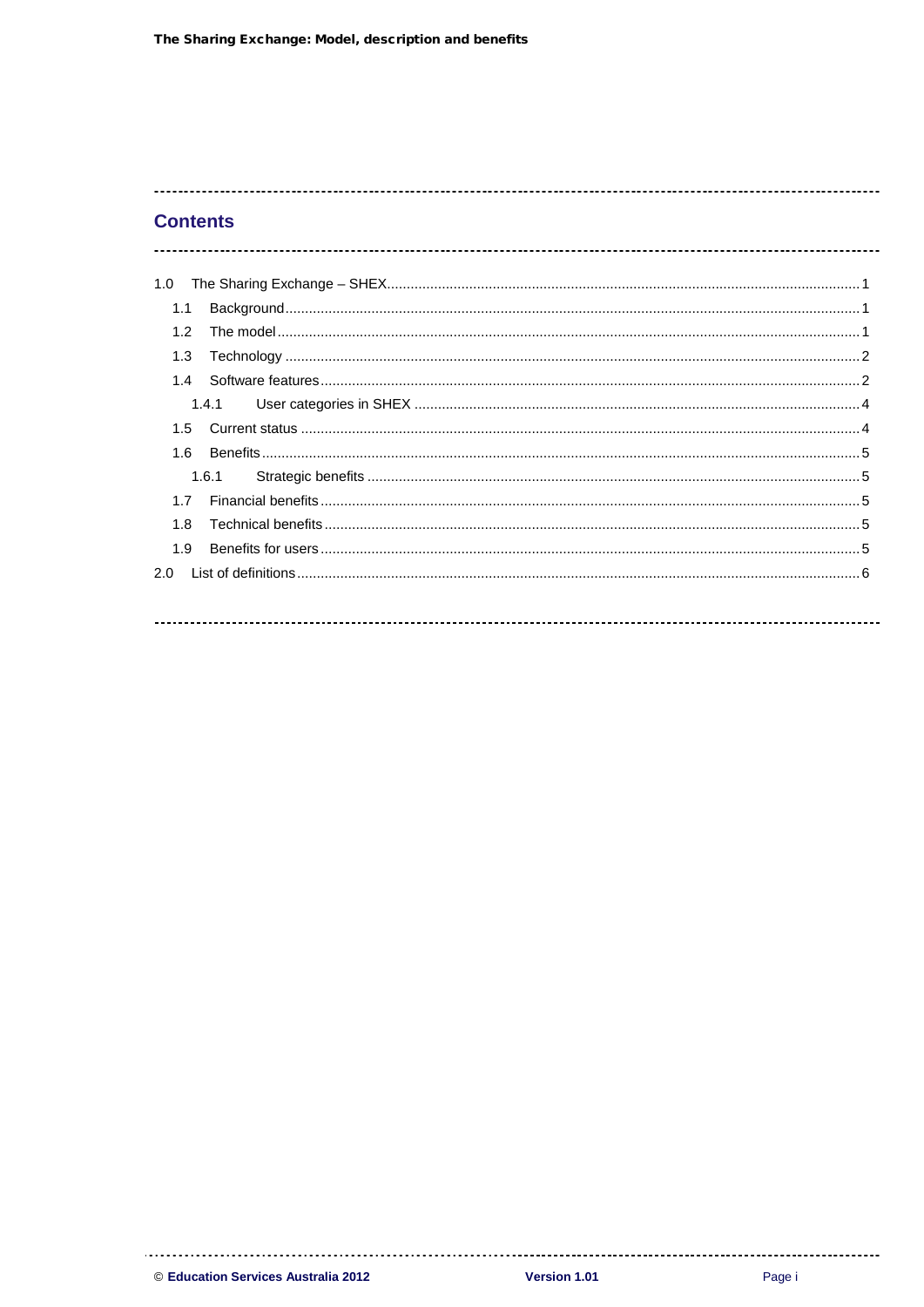# <span id="page-3-0"></span>**1.0 The Sharing Exchange – SHEX**

The Sharing Exchange (SHEX) is a specifically designed repository that enables digital content to be shared amongst Australian and New Zealand school communities.

Managed by Education Services Australia (a merger of Curriculum Corporation and *education.au*) on behalf of jurisdictions, SHEX allows jurisdictions and other nominated users to:

- upload digital content, complete an educational metadata profile and attach a licence to allow that content to be shared with other jurisdictions
- download digital content and metadata to distribute to teachers and students
- automate and synchronise downloads to control what they wish to download and distribute.

SHEX supports the sharing lifecycle of the digital content used in classrooms and is the result of the participation of many stakeholders, the development and maintenance of sophisticated software and the deployment of commonly accepted standards for educational metadata and content packaging.

# <span id="page-3-1"></span>**1.1 Background**

Over the past ten years Curriculum Corporation, and now Education Services Australia, has worked closely with education jurisdictions to distribute digital content. Education Services Australia has arrangements in place with a number of jurisdictions to deliver content through their own portals to teachers and students.

Development of a 'sharing exchange' was a key infrastructure deliverable for the National Digital Learning Resource Network (formally The Le@rning Federation) in the Phase 3 plan for 2007–2008: 'A central registry and metadata repository to enable jurisdictions to provide discovery mechanism to schools'.

The Australian Education, Early Childhood Development and Youth Affairs Senior Officials Committee (AEEYSOC) agreed last year that the National Digital Learning Resource Network would continue to play an important role in the sharing of resources between education jurisdictions. As part of its response to that decision, Education Services Australia undertook further development of the Sharing Exchange.

# <span id="page-3-2"></span>**1.2 The model**

ESA provides two main distribution models for education jurisdictions:

- distribution of a package containing the digitised resource (in IMS format) with its metadata
- distribution of the metadata only, so that users will be directed back to the website of a partner institution to access the digitised resource.

The Sharing Exchange is the focus for this paper, but it is only one component of three systems underpinning the distribution models below.

1. The **Learning Exchange**: a content management system and an interoperability framework for creating, distributing and managing content and intellectual property rights.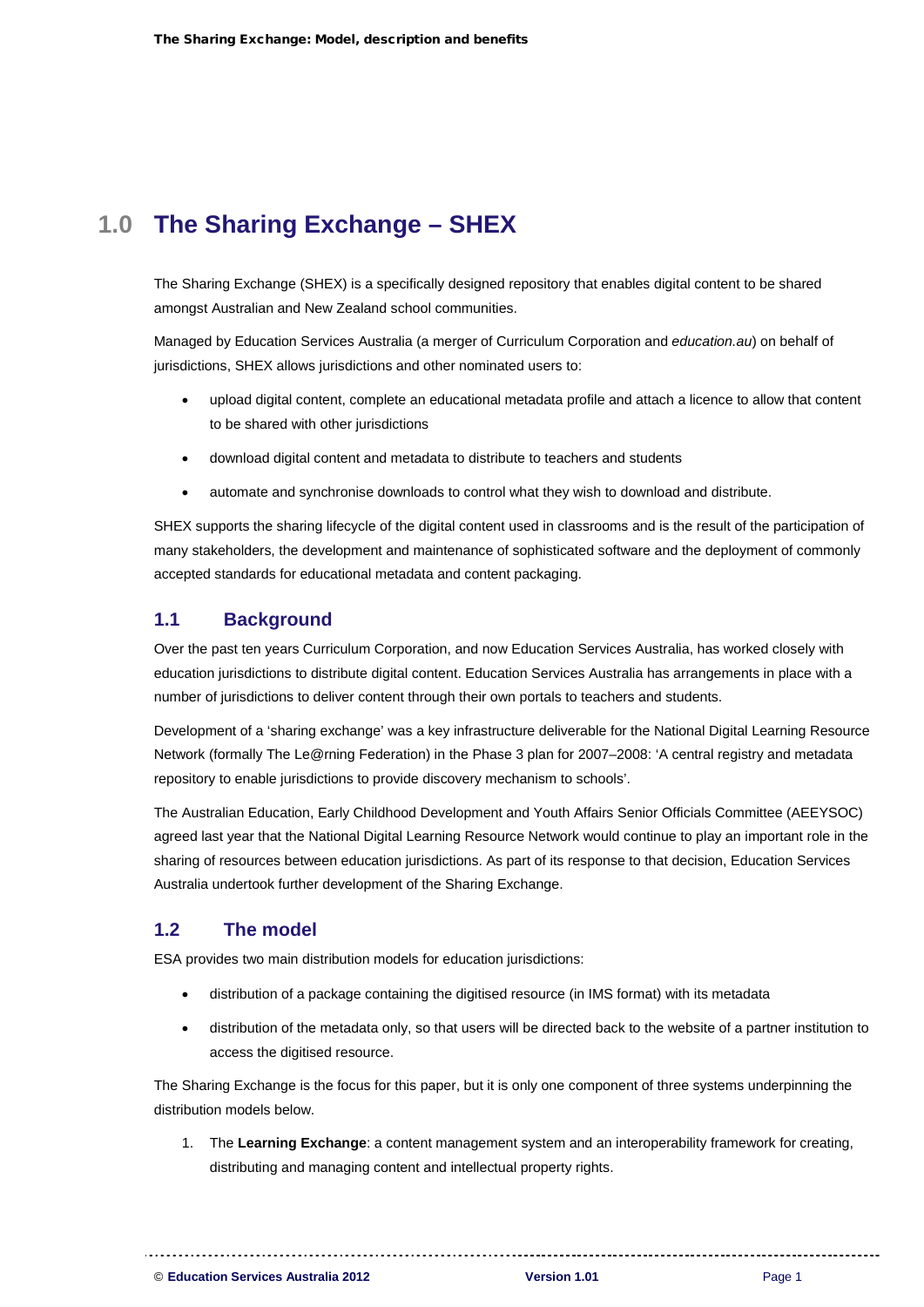- 2. The **Sharing Exchange**: a repository for the Australian school sector that enables digital content to be shared.
- 3. The **Metadata Exchange**: harvests metadata records of digital curriculum resources suitable for schools in Australia and New Zealand from a range of cultural institutions. It provides a single access point for the content, eliminating the need for users to identify and search the repositories of individual cultural institutions.



**Figure 1 Education services procurement and distribution process**

## <span id="page-4-0"></span>**1.3 Technology**

The Sharing Exchange uses sophisticated software and the deployment of commonly accepted standards for educational metadata and content packaging.

The development of this system was underpinned by the following principles and goals:

- ability to download newly shared content
- ability to download newly changed content

use of standard metadata and learning object packaging technologies.

The web service provides a simple programmatic interface allowing client systems to discover and download metadata and content items from the Exchange. Jurisdictions can configure the web service settings to determine content they would like to download, content they own or content shared to them. This can be controlled by licences, which are created and distributed with the content.

# <span id="page-4-1"></span>**1.4 Software features**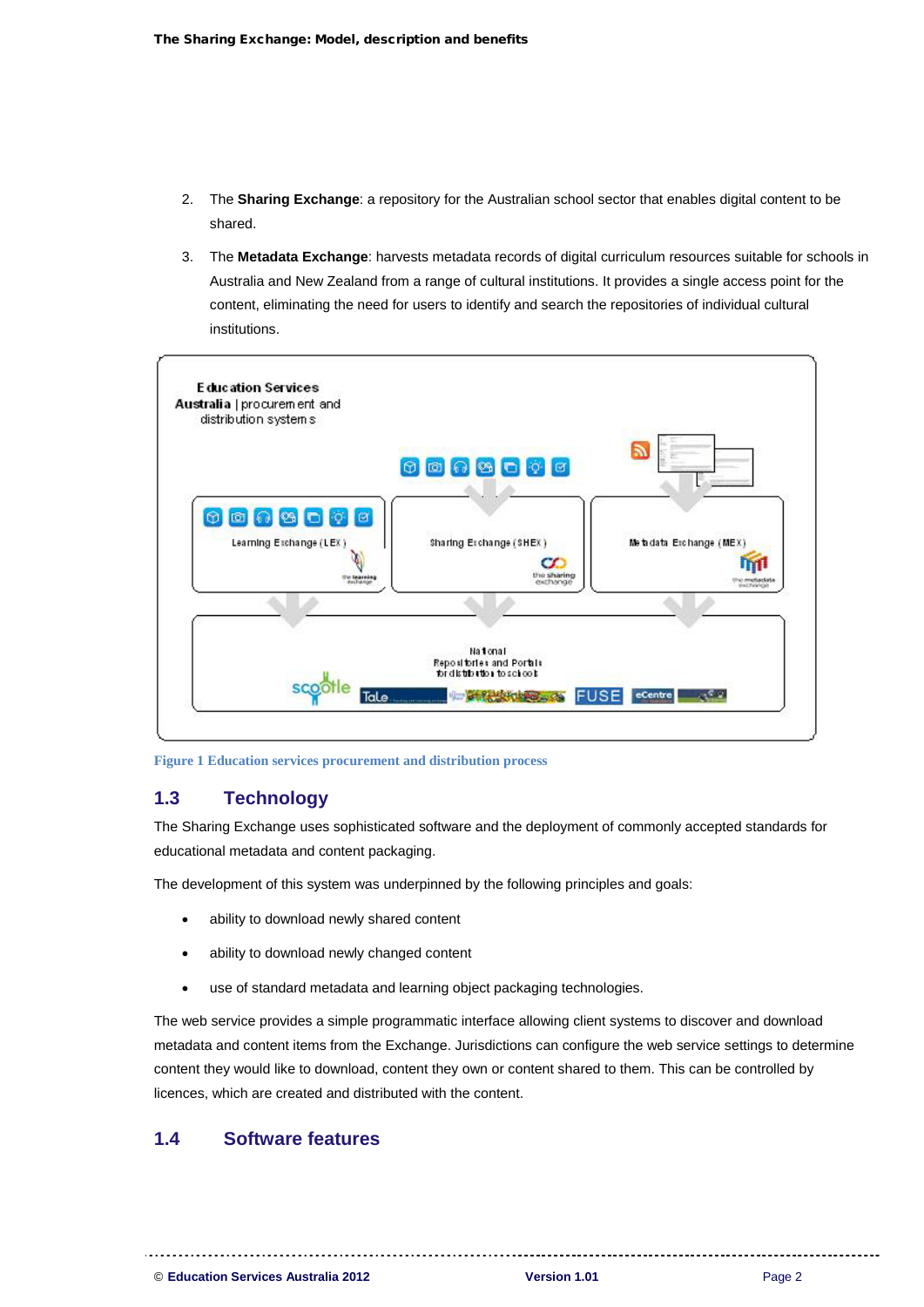With a simple user interface, plus content management, licence management and user management features, the SHEX provides content that can be viewed by a provider or licensee. A key attribute of the Exchange is that jurisdictions sharing content can develop and attach their own licence to implement their sharing intentions and enact any restrictions about what content is to be shared with whom.

| <b>CO</b> the sharing exchange                                                                      |                  |                                                            | <b>*</b> Logout   My profile                       | Jurisdiction: All<br><b>Contact us</b><br>Help |
|-----------------------------------------------------------------------------------------------------|------------------|------------------------------------------------------------|----------------------------------------------------|------------------------------------------------|
| <b>Content management</b><br><b>Home</b><br><b>Shared content</b><br><b>Reports</b><br><b>Forum</b> | <b>Preview</b>   |                                                            |                                                    |                                                |
| You are here: Home                                                                                  |                  |                                                            |                                                    | $\mathsf{Q}$                                   |
|                                                                                                     |                  |                                                            | ◯ All content ⓒ All shared content Advanced search |                                                |
| Home                                                                                                |                  |                                                            |                                                    |                                                |
| <b>Quick links</b>                                                                                  |                  |                                                            |                                                    |                                                |
| <b>Browse content</b><br>S Generate reports<br>Ы                                                    |                  |                                                            |                                                    |                                                |
|                                                                                                     |                  |                                                            |                                                    |                                                |
| <b>Recently shared content</b>                                                                      |                  |                                                            |                                                    |                                                |
| <b>Title</b>                                                                                        | <b>Shared by</b> | <b>Shared with</b>                                         | <b>Date shared</b>                                 | <b>Actions</b>                                 |
| Module 1: teaching for intercultural understanding S2829                                            | <b>DEEWR</b>     | AIS-ACT, AIS-NSW, AIS-NT, AIS-SA, AIS-TAS, AIS-VIC, AIS-WA | 08/06/2010 04:11 PM                                | Manage                                         |
| Module 2: Side by Side - values education big book S2830<br>夁                                       | <b>DEEWR</b>     | AIS-ACT, AIS-NSW, AIS-NT, AIS-SA, AIS-TAS, AIS-VIC, AIS-WA | 08/06/2010 04:11 PM                                | Manage                                         |
| Module 3: applied values education S2813<br>卣                                                       | <b>DEEWR</b>     | AIS-ACT, AIS-NSW, AIS-NT, AIS-SA, AIS-TAS, AIS-VIC, AIS-WA | 08/06/2010 04:11 PM                                | Manage                                         |
| Module 2: values education in classroom practice S2812<br>e                                         | <b>DEEWR</b>     | AIS-ACT, AIS-NSW, AIS-NT, AIS-SA, AIS-TAS, AIS-VIC, AIS-WA | 08/06/2010 04:11 PM                                | Manage                                         |
| Module 6: World of Values - future makers S2834<br>e                                                | <b>DEEWR</b>     | AIS-ACT, AIS-NSW, AIS-NT, AIS-SA, AIS-TAS, AIS-VIC, AIS-WA | 08/06/2010 04:11 PM                                | Manage                                         |
| National Framework for Values Education in Australian Schools S2814<br>鱼                            | <b>DEEWR</b>     | AIS-ACT, AIS-NSW, AIS-NT, AIS-SA, AIS-TAS, AIS-VIC, AIS-WA | 08/06/2010 04:11 PM                                | Manage                                         |
| Unit 2: the nature of values education in Australia - secondary S2823<br>e                          | <b>DEEWR</b>     | AIS-ACT, AIS-NSW, AIS-NT, AIS-SA, AIS-TAS, AIS-VIC, AIS-WA | 08/06/2010 04:11 PM                                | Manage                                         |
| Unit 4: school vision and school values - primary S2818                                             | <b>DEEWR</b>     | AIS-ACT, AIS-NSW, AIS-NT, AIS-SA, AIS-TAS, AIS-VIC, AIS-WA | 08/06/2010 04:11 PM                                | Manage                                         |
| Unit 5: school governance, policies and programs - secondary S2826<br>e                             | <b>DEEWR</b>     | AIS-ACT, AIS-NSW, AIS-NT, AIS-SA, AIS-TAS, AIS-VIC, AIS-WA | 08/06/2010 04:11 PM                                | Manage                                         |
| FEE Unit 7: values education and the school community - primary S2821                               | <b>DEEWR</b>     | AIS-ACT, AIS-NSW, AIS-NT, AIS-SA, AIS-TAS, AIS-VIC, AIS-WA | 08/06/2010 04:11 PM                                | Manage                                         |
| <b>Recently uploaded content</b>                                                                    |                  |                                                            |                                                    |                                                |
| <b>Title</b>                                                                                        |                  | <b>Uploaded by</b><br><b>Jurisdiction</b>                  | Date uploaded                                      | <b>Actions</b>                                 |
| Creatures In the Garden S2933                                                                       |                  | <b>Kent MacCarter</b><br><b>CC Press</b>                   | 22/06/2010 12:10 PM                                | Manage                                         |
| Closer Look at Plants S2932                                                                         |                  | Kent MacCarter<br><b>CC Press</b>                          | 22/06/2010 12:10 PM                                | Manage                                         |
| Underwater Communities S2931                                                                        |                  | Kent MacCarter<br><b>CC Press</b>                          | 22/06/2010 12:10 PM                                | Manage                                         |

**Figure 2 ShEX homepage displays tasks that you can perform as well as lists of recently uploaded and recently shared content.**

Included with the metadata is a 'Conditions of use' statement that outlines what the user is permitted to do with the digitised resource. For example, a jurisdiction sharing a print / print-ready resource may wish to apply the NEALS licence. NEALS would not be appropriate for interactive, images, audio or video in which case a different licence, developed by the sharer would need to be attached enabling the receiving jurisdictions to use the content appropriately.

A jurisdiction can supply ESA with an appropriate licence which will be loaded into the system and become selectable during the creation of the work's metadata within SHEX. This content can then be viewed by licence, and shared accordingly.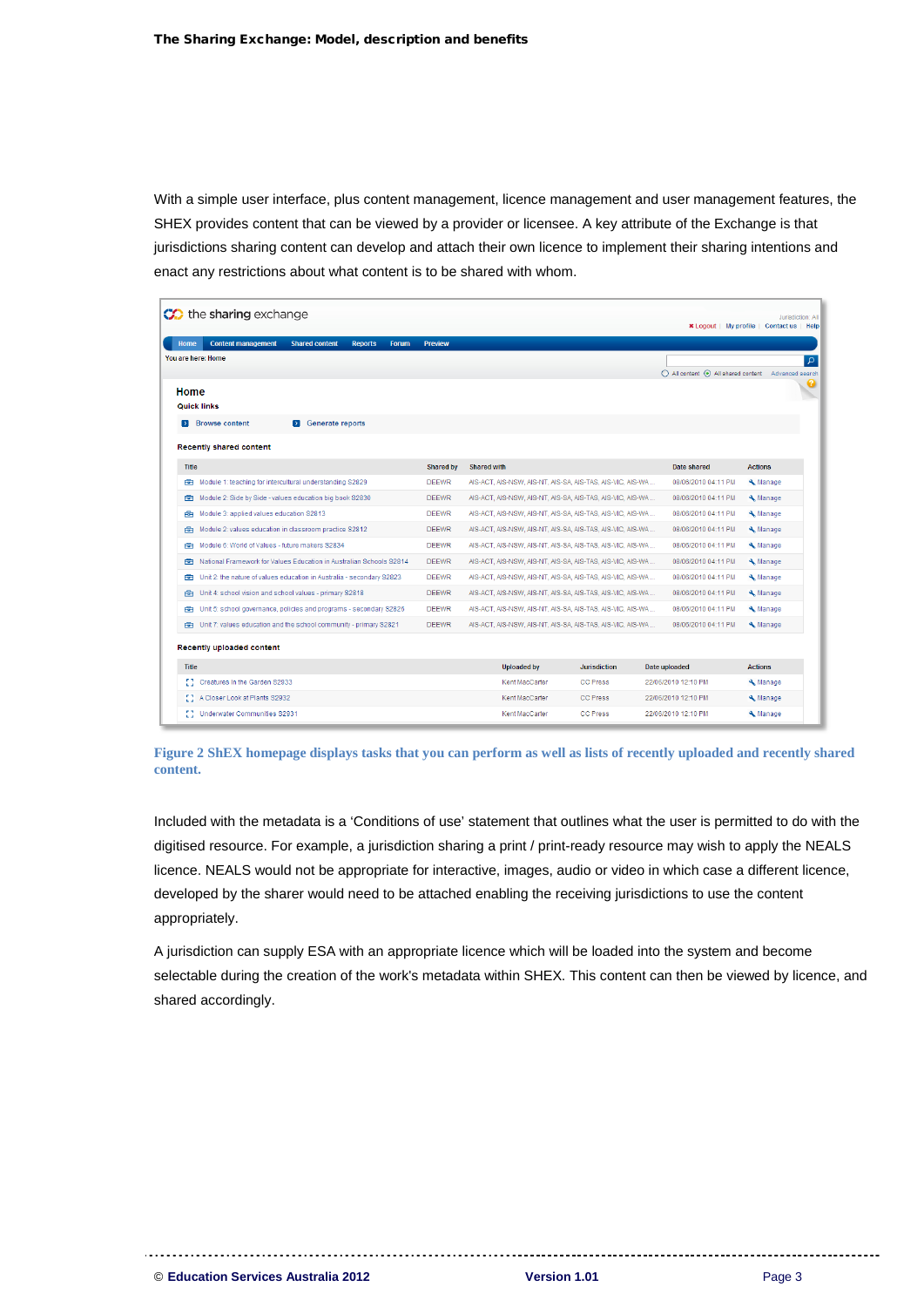

**Figure 3 Viewing content by licence**

#### <span id="page-6-0"></span>**1.4.1 User categories in SHEX**

The Sharing Exchange has two main categories of users.

#### **Jurisdictional users**

These users can contribute content, verify quality standards, create and manage licences under which the content can be distributed, apply additional metadata, generate reports and share content. They can also discover and download content shared by other jurisdictions.

#### **Administrative users**

These users can perform all of the functions of jurisdictional users. In addition, they can access *all* jurisdictional areas and perform a number of system and administration tasks.

# <span id="page-6-1"></span>**1.5 Current status**

Release 2.0 of the Exchange is now live, and the Northern Territory, South Australia and Catholic Network Australia have completed its implementation. SHEX content is available to all jurisdictions via a web service. Jurisdictions that have adopted Scootle will receive the shared content automatically.

Currently there are approximately 1600 items of digital curriculum content contained within the SHEX, of which approximately 150 items are being shared.

Jurisdictions wishing to participate in the Sharing Exchange can implement the LORAX/REST web service for sharing.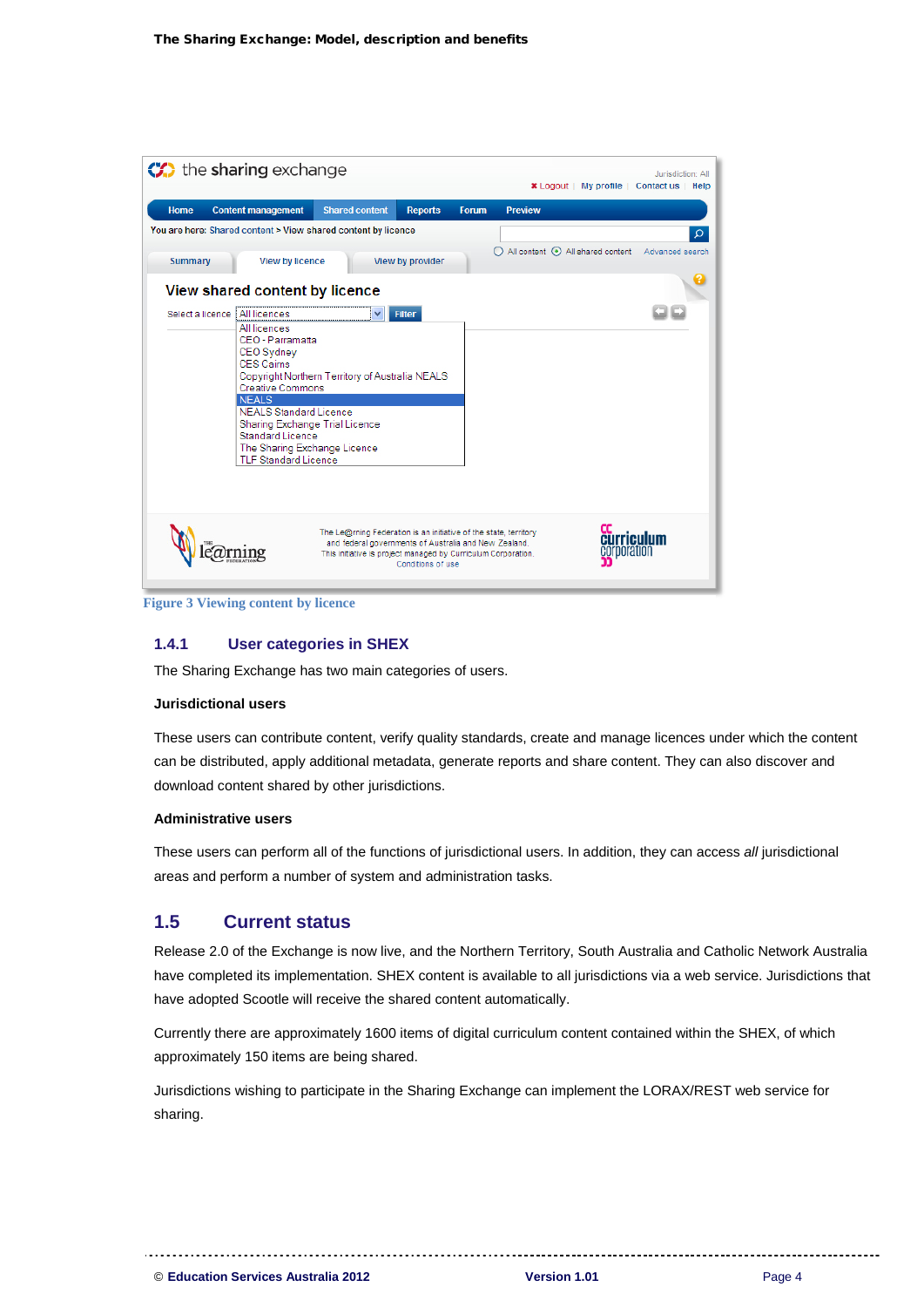## <span id="page-7-0"></span>**1.6 Benefits**

The SHEX leverages from existing system infrastructure and distribution networks and the use of this model provides a range of benefits.

#### <span id="page-7-1"></span>**1.6.1 Strategic benefits**

The system provides a streamlined process for sharing online content across Australian and New Zealand jurisdictions, which results in:

- peer collaboration possibilities across Australia and New Zealand
- a uniform quality and rights management framework
- an increase in the number and diversity of participating repositories with representation from all jurisdictions
- an increase in the number of learning resources available through the network across a range of disciplines and media
- efficient use of Australian and New Zealand jurisdictional resources, while enabling jurisdictions to retain the ability to provide local curriculum focus and local infrastructure management.

# <span id="page-7-2"></span>**1.7 Financial benefits**

The system provides a uniform and robust infrastructure for sharing, which is cost effective and results in a reduction in:

- the overall cost to Australia and New Zealand of content development, procurement and distribution
- the overall cost of supporting system development
- statutory educational licence fees and third party licensing fees.

# <span id="page-7-3"></span>**1.8 Technical benefits**

The system is a centralised uniform system for sharing online content and, as such, it:

- contributes to the national interoperability agenda through the promotion and uniform adoption of mandated standards and protocols
- minimises load and bandwidth issues as a result of making a central gateway available and providing access to the content at local levels
- provides easy access to a larger supply of quality-assured online content.

### <span id="page-7-4"></span>**1.9 Benefits for users**

The system provides an improved, uniform mechanism for discovery of shared online content, which in turn results in:

increased access to publicly owned assets

© **Education Services Australia 2012 Version 1.01** Page 5